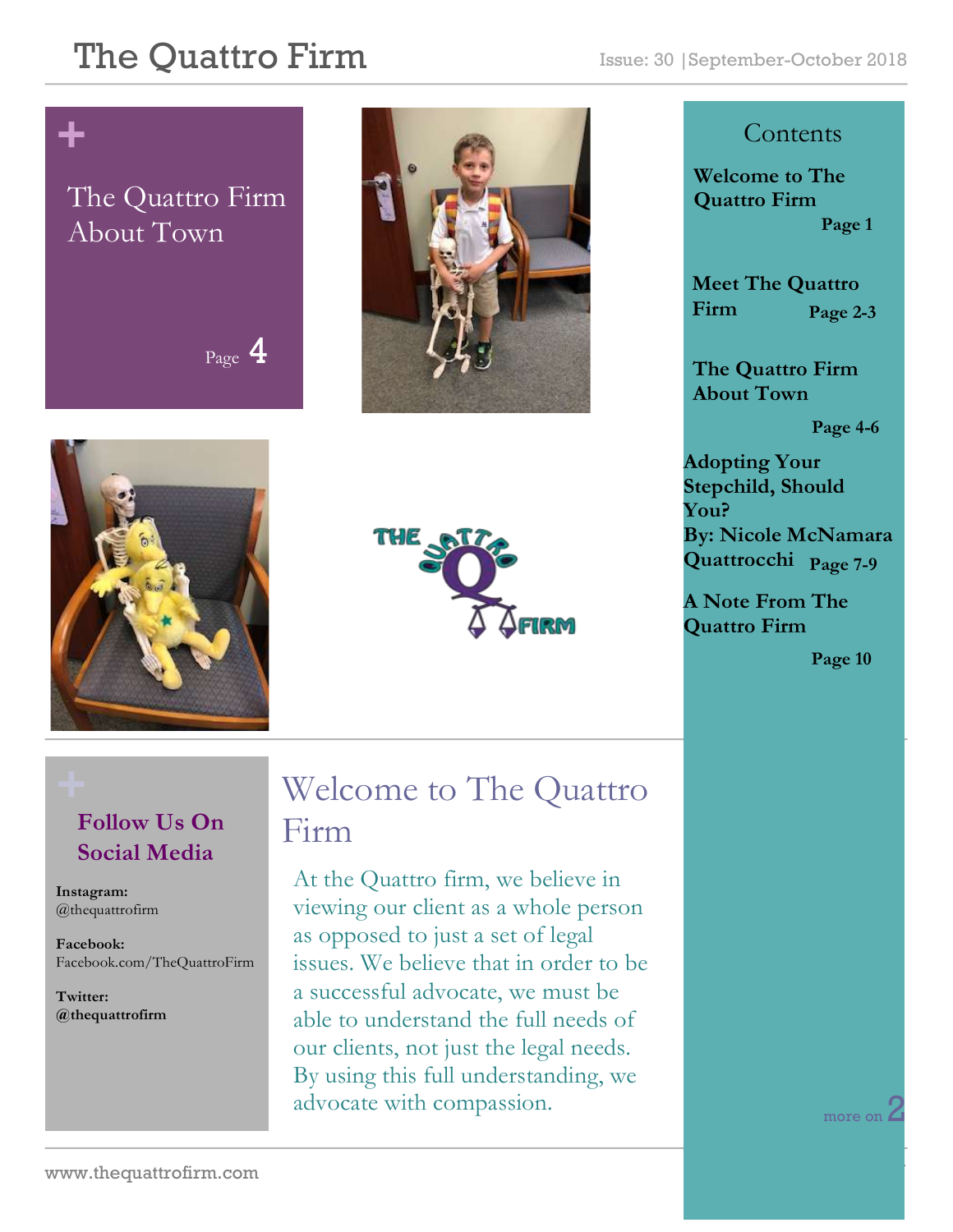# Meet The Quattro Firm



**Nicole McNamara Quattrocchi, Esq.** is the founding member of the Quattro Firm. She is a 2008 Southern Methodist University Law School graduate and a 2004 Wake Forest University Graduate. Nicole is a licensed Texas attorney where her practice involved mostly civil and commercial litigation. Nicole has been licensed in Florida since 2014 and has centered most of her practice on domestic relations law.

Nicole has spent a lot of time volunteering in her legal career whether it be through pro bono cases or through assisting at the Hurricane Katrina Relief Clinic in law school. Nicole believes in viewing the client as a whole person and not just a specific legal issue and therefore has, thus far, taken every case that the firm can handle, regardless of inability to pay. She is a passionate and compassionate attorney who looks forward to working with people across the spectrum of life with all of their legal needs.



**Melanie Bruchet, Esq.** is a 2012 graduate of Mercer University's Walter F. George School of Law in Macon, Georgia, where she received her J.D. and a Certificate in Advanced Legal Writing, Research, and Drafting from Mercer's top rated legal writing program. Melanie served on the Board of Directors for the Stonewall Bar Association of Georgia as well as completed internships at CASA (Court Appointed Special Advocates) for Children and the U.S. Attorney's Office for the District of New Jersey.

Melanie has presented nationally on the subjects of human trafficking and LGBT youth in the juvenile court system. She also co-authored an amicus brief to the Georgia Supreme Court on the issue of post-separation custodial rights and the emotional effect on children of divorced parents. Melanie maintains an active bar license in Georgia and is sworn in to both the Georgia Court of Appeals and the Georgia Supreme Court. A South Florida native, she currently lives in Asheville, North Carolina.



**Monique L'Italien, Esq.** is a civil and commercial litigator and appellate attorney who has practiced in Florida since 2001. She has broad experience at the trial and appellate levels in federal and state court. Her practice areas include bankruptcy, contract disputes, family law, real property and some criminal. Prior to entering private practice, Ms. L'Italien was an Assistant Attorney General for the State of Florida, handling criminal appeals and civil litigation matters.

Ms. L'Italien earned her B.A., cum laude, from Trinity College in Washington D.C and her J.D. from Vermont Law School. Ms. L'Italien enjoys traveling, running, spending time with her animals including her horse Dancer, an off track thoroughbred rescue, and doing other animal welfare work.



**Jennifer Mondone** is the office manager of the Quattro Firm. Jennifer grew up in upstate New York. She is a graduate of the Ohio State University where she studied financial management and business administration. Since graduating shes lived in North Carolina and settled in Florida for the last 13 years. This is her first lob at a law firm but has previously dabbled in the insurance and mortgage industry, most recently in management for restaurants, from start ups to corporate chains and sales.

Jennifer also assisted in co-creating 2 humans which for the last 6 years has been her main focus and accomplishment. She enjoys spending her time with the family, paddle boarding, volunteering at the kids school, movie nights and anything involving wine or mimosas.

#### Read more about The Quattro Firm at www.thequattrofirm.com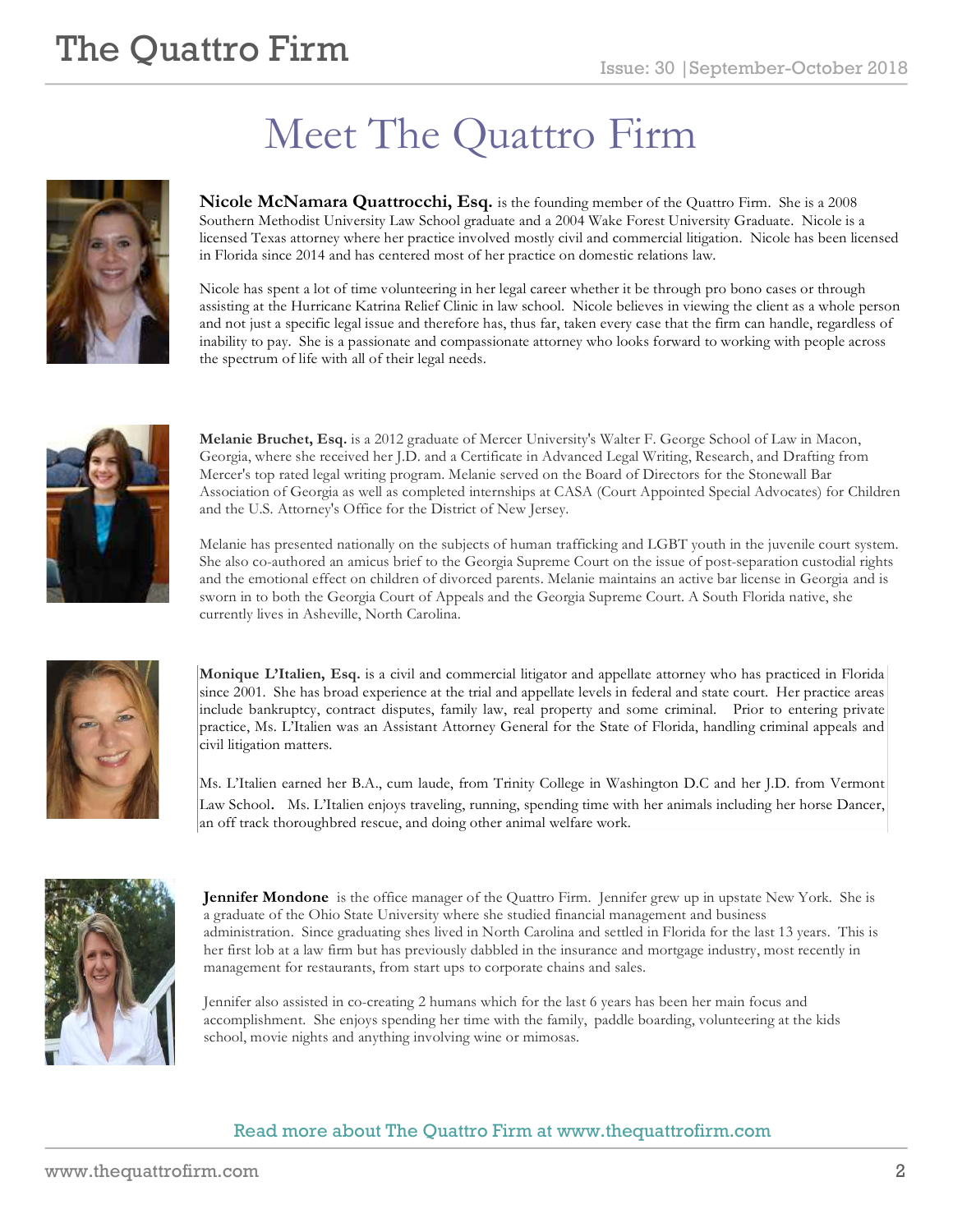

# Meet The Quattro Firm

**Maria Kontos** obtained her Bachelor of Arts from Florida Atlantic University in 1995. Ms. Kontos has over 16 years of experience working on complex and voluminous civil, criminal and family law cases which involve organizing thousands of documents, discovery and file organization.

Ms. Kontos is intricately involved in the defense of all of the firm's clients' cases and takes great pride in assisting and working toward a favorable outcome in each case.



**Sarah Kontos** has been working professionally in accounting since 2005. Her experience includes conducting, supervising, and reviewing annual audits, bookkeeping and payroll, and compilations and examinations of the financial records of a wide range of businesses including non-profits, law firms, restaurants, 401(k) plans, and other service industries.

Sarah attended Florida Atlantic University earning her degree in Mathematics and attending an additional two years of studies in Accounting and Business Administration. She is originally from West Palm Beach, FL. She is a supporting member of Compass Lake Worth, United Way and Farm Sanctuary, and she volunteers at various fundraising events for local charities.



**Shavonne M.Pierre** is a new member of the Quattro Firm. She is a graduate of South University where she studied and received her Bachelor Degree in Legal Studies. She has over 18 years experience in the legal field working for several prestigious firms in the Palm Beach County area. Her previous work experience has been in Insurance Defense, Civil Litigation, Securities & Arbitration, Commercial Litigation, Worker's Compensation, Family Law and Personal Injury. Shavonne has 4 children that are her main focus as well as her budding legal career.

#### Read more about The Quattro Firm at www.thequattrofirm.com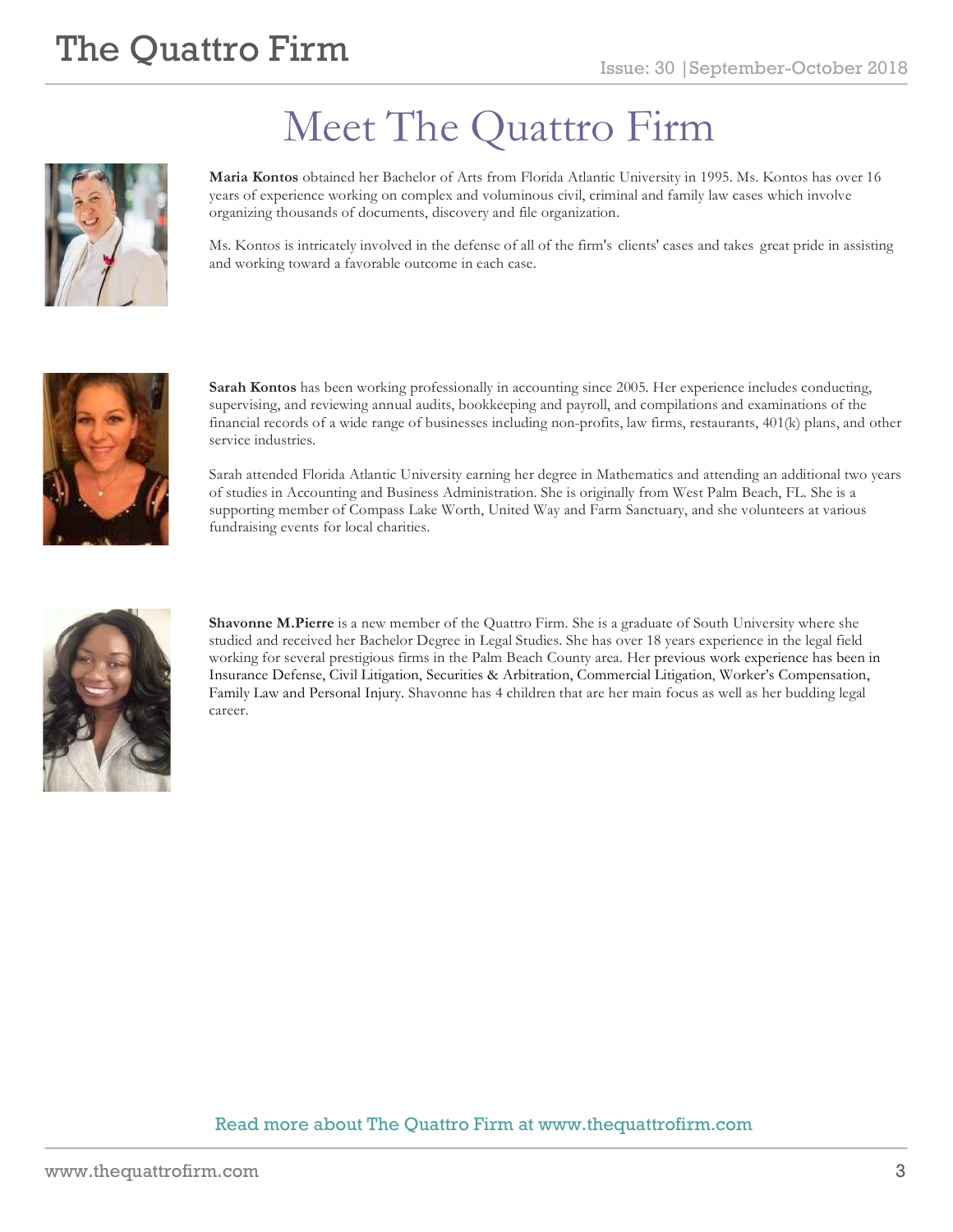### The Quattro Firm About Town



Left: Nicole poses with other volunteer mothers at the Rosarian Academy's Welcome Social



Above: Maria and Sarah Kontos enjoy the Fall weather up North.

#### **+ Our Practice Areas**

Bankruptcy Business Formation Civil Litigation Commercial Litigation Contract Drafting & Review Corporate Matters Estate Planning Family Law & Domestic Relations Family Law Mediation General Litigation Immigration LGBT Issues & Custody Marital Contracts Probate Litigation Probate Administration Wills & Trusts





October brings our favorite season and with it, a love for Halloween antics, "Mr. Skittles" and other decorative silly promotions related to Halloween.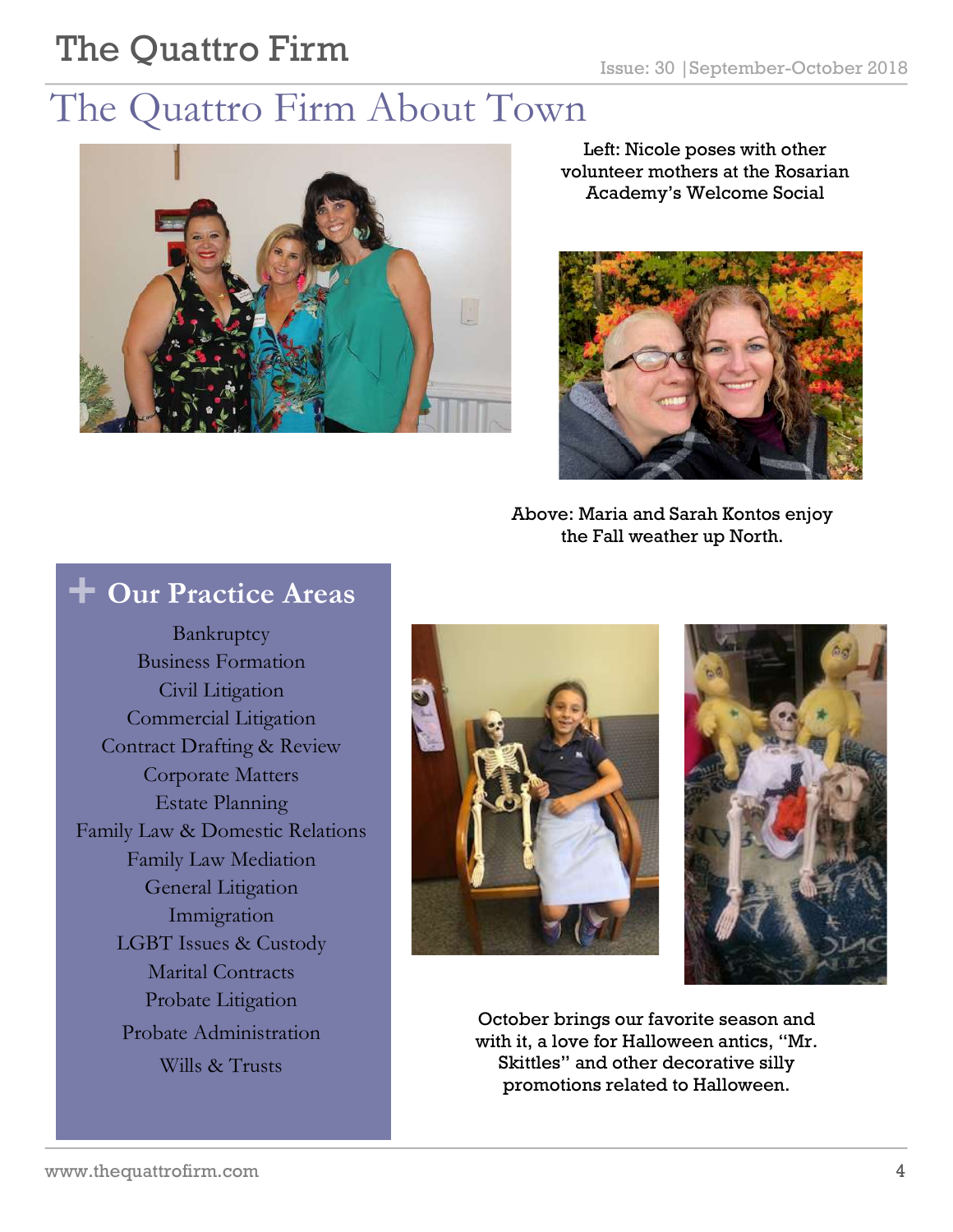We celebrated three birthdays in September and October, Jennifer Mondone, Carol Goldberg and Shavonne Pierre.

We also celebrated Boss' Day with some delicious cupcakes gifted to the Quattro Firm as well Gary Roberts & Associates, Roy Jordan and Curtis LeBlanc who are all situated in suite 300.











www.thequattrofirm.com 5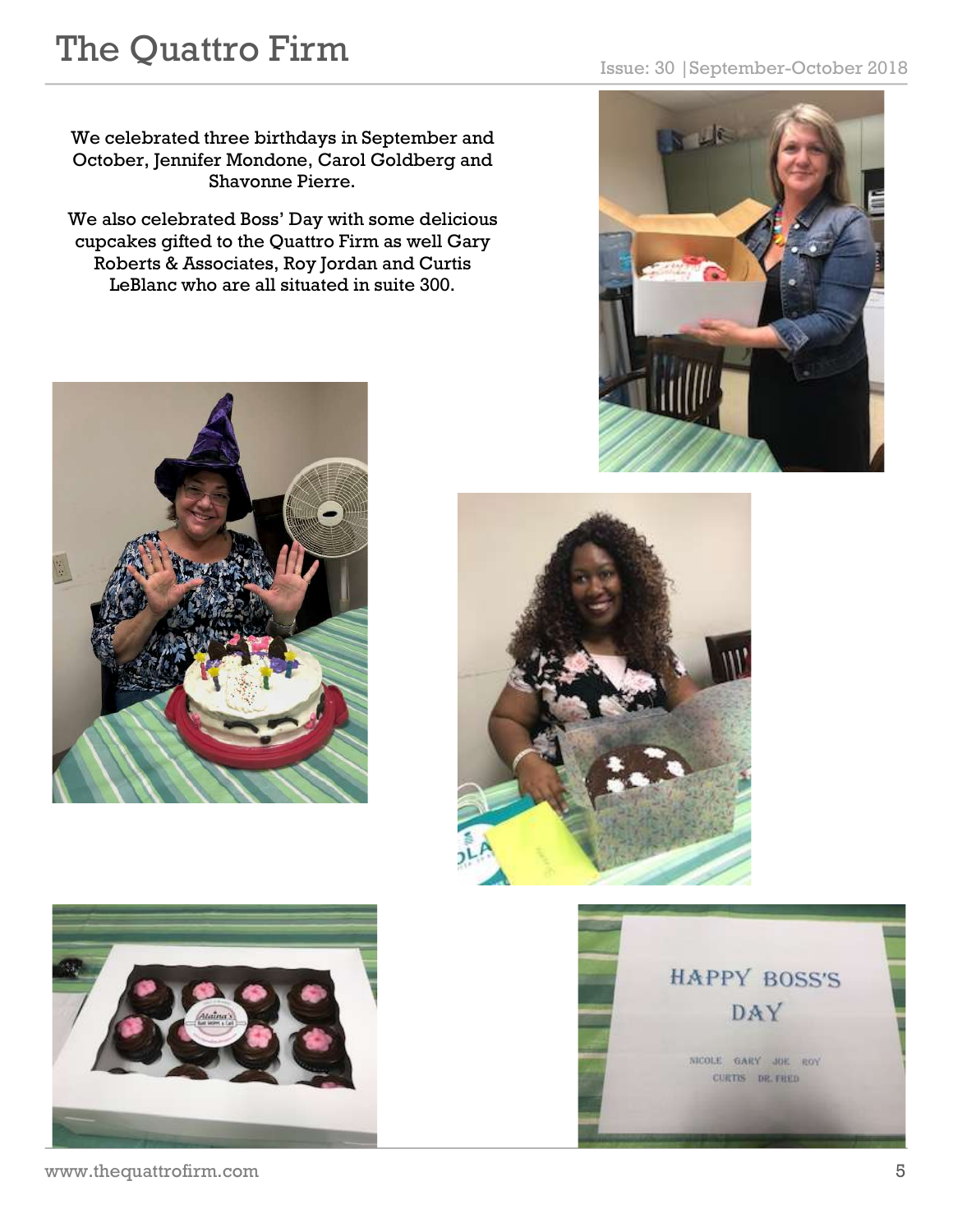## The Quattro Firm About Town



# **Winter Promotion:**

**While the Florida heat subsides, we invite our followers on social media to share their favorite fall or winter photographs and to tag #thequattrofirm. We will give a 10% discount off of flat-rate fees to any participants.**

**As always, please follow us on social media. If you'd like to submit a review either on Facebook or through our website, please get in touch with us.** 

Left: Melanie Bruchet raced in the Philadelphia Rock 'n' Roll Remix Challenge, which was a 5K on the first day and a half marathon on the second day.



Above and Below: The Quattro Firm happily sponsored Jennifer Quattrocchi in her endeavor to climb down the edge of an eight story building to raise money through the Nascar Foundation and Over the Edge Charlotte. This campaign raised money for healthcare and education services for children in the Charlotte area.

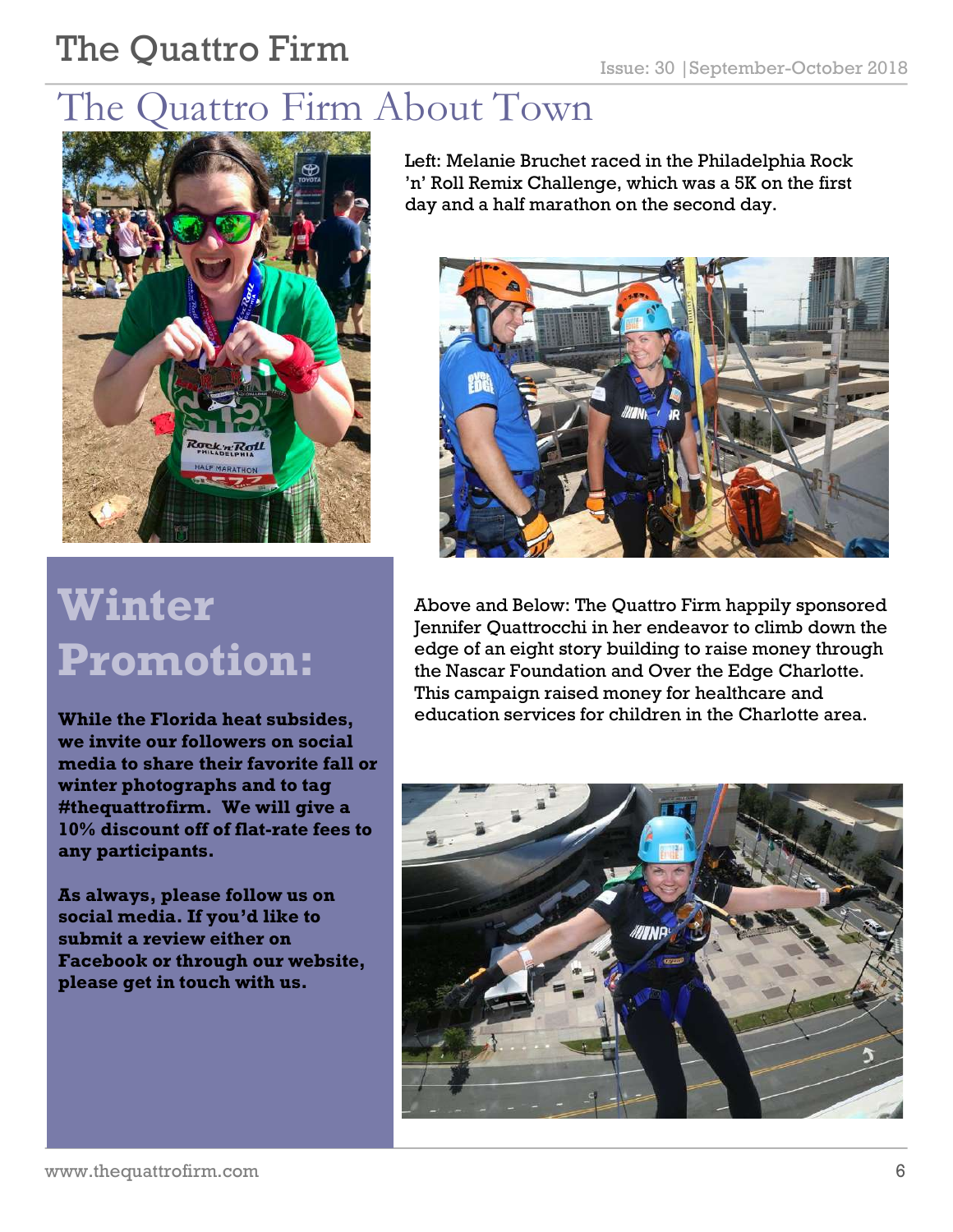## Adopting Your Stepchild: Should You?

By Nicole McNamara Quattrocchi



A stepparent adoption is not appropriate in every case of a parent remarrying. While viral videos and recent social media have romanticized the idea with stepparents essentially proposing to step children, this is not often the reality. Each family should carefully consider the long and short term goals, benefits and liabilities with regard to a stepparent adoption before any jewelry is purchased or paperwork is filed.

In any given family, a stepparent adoption can have its advantages. If a natural parent is deceased, a stepparent adoption can seem like the next natural step. It may even seem simple. Sometimes, a stepparent

adoption can be a simple process much like a name change. However, this is not always the case.

If a natural parent is deceased and a stepparent adoption is what the family would like to pursue, the stepparent adoption can provide stability for the child in the event that something happens to the stepparent's spouse as the child's only living parent. If a child has only one living parent and a stepparent adoption has not occurred and the sole living parent then passes away, the child may not be able to attend the same schools or receive the same medical care because the child is deemed as not having a surviving parent.



**"In the future, there will be no female leaders. There will just be leaders." —Sheryl Sandberg**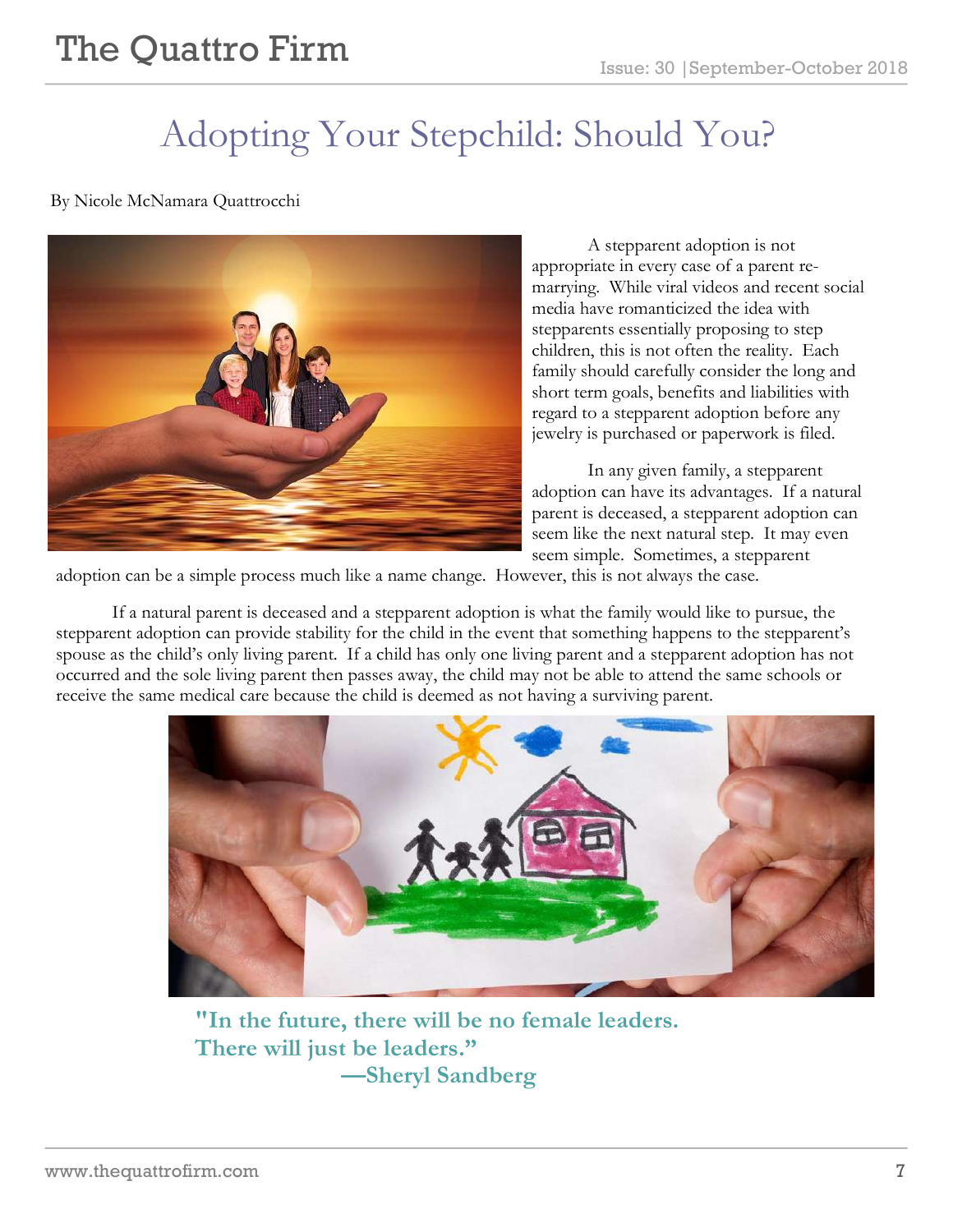## Adopting Your Stepchild: Should You?

#### By Nicole McNamara Quattrocchi

Other advantages are also the tax advantage for the purpose of adding a dependent and it can be viewed as unifying the family. However, if a child's other parent, the parent not married to the stepparent, is alive, a stepparent adoption may not be the right thing to unify the family but may be viewed as dividing it. A natural parent may not want to terminate his/her rights to his/her child, regardless of whether or not he/she has a relationship with the child.

If a child has two surviving parents, a stepparent adoption may not be appropriate. In Florida, a child may only have two legal parents. In order to have a stepparent





adoption where the child has two surviving parents, a petition to terminate the rights of the other parent must be filed. In some cases, it may be possible to secure consent from a parent who has not been involved in the life of his/her child or who otherwise does not want to continue the parent-child relationship.

If consent is not an option, then the stepparent and his/her spouse is faced with a contested proceeding. If the non-consenting parent is causing harm to the child, has abandoned the child, has been incarcerated for a long period of time throughout the child's lifetime or otherwise meets the statutory requirements for a termination, then the other

biological parent should move to terminate the rights of the parent involuntarily. It will need to proceed through

litigation and the parent should be prepared to present his/her case before any stepparent adoption can occur.

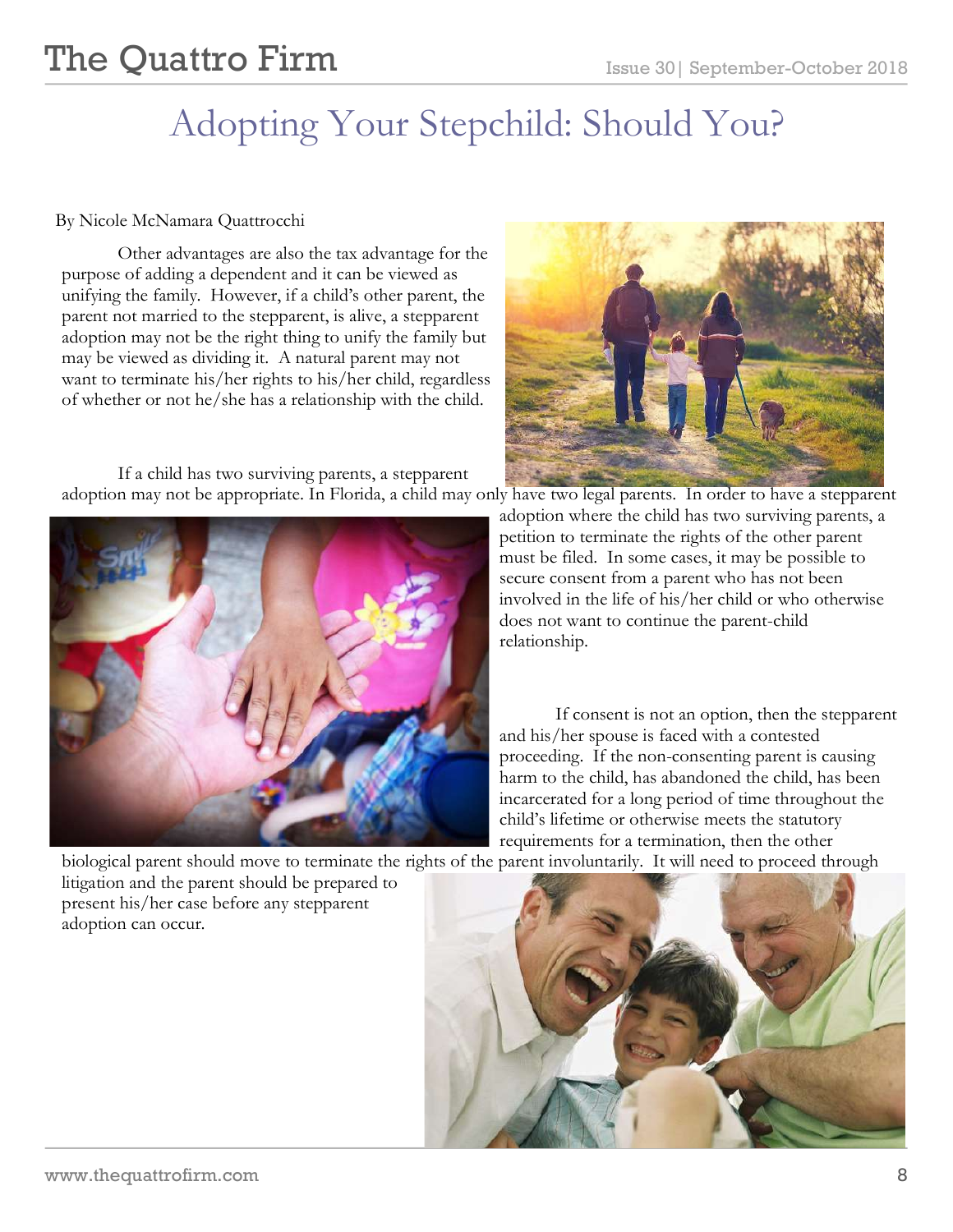### Adopting Your Stepchild: Should You?



If the non-consenting parent is absent and cannot be found, then the parent must follow the appropriate steps in order to conduct a diligent search in accordance with Florida law and present same to the Court. It will still be up for judicial determination as to whether or not the termination will be granted without the involvement of the nonconsenting parent. It's not impossible, but it may not be easy.

Aside from all of the difficulties related to litigation, before any paperwork is prepared, a stepparent should consider what the adoption of and the difficulties related this/her stepchild means. The stepparent will now be fully legally responsible for this child regardless of

whether or not he/she continues to be married to the biological parent and this will additionally mean that the child will inherit from the stepparent. After the adoption, the law deems the child to be the child of the stepparent and if there is a divorce, the stepparent could be responsible for paying child support for the child, will be legally required to support the child financially and physically until the child has at least





reached the age of majority, and could eventually make life and death decisions on behalf of the stepparent should he/she become incapacitated and there is no surviving spouse.

Whether or not to adopt a stepchild is a personal decision. It's also a decision not to be taken lightly and one should consider all the possible ramifications. An attorney can provide assistance in this process to help the family decide whether or not a stepparent adoption is the right decision for his/her family. To discuss your options, please contact the Quattro Firm for more information.